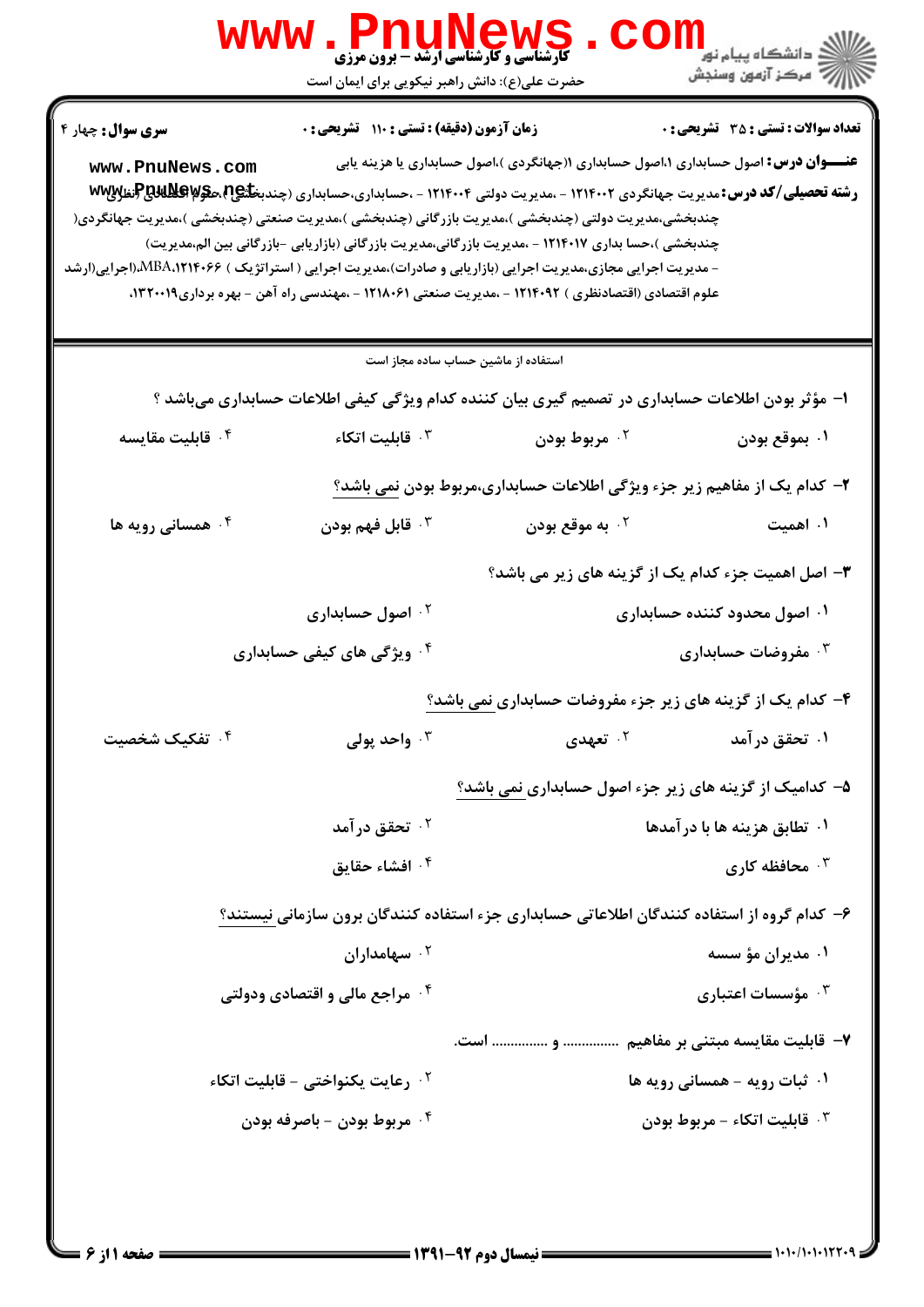|                                              | <b>WWW.FNUNEWS</b><br><b>کارشناسی و کارشناسی ارشد - برون مرزی</b><br>حضرت علی(ع): دانش راهبر نیکویی برای ایمان است                                                                                                                                                                                                                                                                                                                                                                                                                                                                                                                         |                                | ڪ دانشڪاه پيام نور ■<br>// مرکز آزمون وسنجش                                                                                                  |
|----------------------------------------------|--------------------------------------------------------------------------------------------------------------------------------------------------------------------------------------------------------------------------------------------------------------------------------------------------------------------------------------------------------------------------------------------------------------------------------------------------------------------------------------------------------------------------------------------------------------------------------------------------------------------------------------------|--------------------------------|----------------------------------------------------------------------------------------------------------------------------------------------|
| <b>سری سوال : ۴</b> چهار<br>www.PnuNews.com  | <b>زمان آزمون (دقیقه) : تستی : ۱۱۰ تشریحی : 0</b><br><b>رشته تحصیلی/کد درس:</b> مدیریت جهانگردی ۱۲۱۴۰۰۲ - ،مدیریت دولتی ۱۲۱۴۰۰۴ - ،حسابداری،حسابداری (چندب <b>خ<del>لیم) مکوّلا) پ</del>اتوپاپالا</b><br>)چندبخشی،مدیریت دولتی (چندبخشی )،مدیریت بازرگانی (چندبخشی )،مدیریت صنعتی (چندبخشی )،مدیریت جهانگردی<br>(چندبخشی )،حسا بداری ۱۲۱۴۰۱۷ - ،مدیریت بازرگانی،مدیریت بازرگانی (بازاریابی -بازرگانی بین الم،مدیریت<br>اجرایی(ارشد)،MBA،مدیریت اجرایی مجازی،مدیریت اجرایی (بازاریابی و صادرات)،مدیریت اجرایی ( استراتژیک ) ۱۲۱۴۰۶۶ -<br>،علوم اقتصادی (اقتصادنظری ) ۹۲-۱۲۱۴ - ،مدیریت صنعتی ۱۲۱۸۰۶۱ - ،مهندسی راه آهن - بهره برداری۱۳۲۰۰۱۹ |                                | <b>تعداد سوالات : تستي : 35 ٪ تشریحي : 0</b><br><b>عنــــوان درس:</b> اصول حسابداری ۱،اصول حسابداری ۱(جهانگردی )،اصول حسابداری یا هزینه یابی |
|                                              | ۸– پرداخت هزینه تعمیرات ساختمان به مبلغ ۱،۲۰۰،۰۰۰ ریال بطور نقد چه تأثیری بر معادله اساسی حسابداری دارد ؟                                                                                                                                                                                                                                                                                                                                                                                                                                                                                                                                  |                                |                                                                                                                                              |
|                                              | <sup>۲ .</sup> دارایی و سرمایه کاهش می یابد                                                                                                                                                                                                                                                                                                                                                                                                                                                                                                                                                                                                |                                | ۰۱ بدهی و سرمایه کاهش می یابد                                                                                                                |
| <b>گ دارایی کاهش و بدهی افزایش می یابد</b>   |                                                                                                                                                                                                                                                                                                                                                                                                                                                                                                                                                                                                                                            |                                | دارایی و بدهی کاهش می یابد $\cdot$                                                                                                           |
|                                              |                                                                                                                                                                                                                                                                                                                                                                                                                                                                                                                                                                                                                                            |                                | ۹- کدام یک از معادله های زیر معادله حسابداری می باشد ؟                                                                                       |
|                                              | ۰ <sup>۲</sup> سرمایه = بدهی + دارایی                                                                                                                                                                                                                                                                                                                                                                                                                                                                                                                                                                                                      |                                | ۰۱ دارایی = بدهی ــ سرمایه                                                                                                                   |
|                                              | ۰۴ دارایی = بدهی + سرمایه                                                                                                                                                                                                                                                                                                                                                                                                                                                                                                                                                                                                                  |                                | ۰ <sup>۳</sup> بدهی = دارایی + سرمایه                                                                                                        |
|                                              | ۱۰– سرمایه مؤسسه ای یک سوم جمع دارایی های آن است. در صورتی که جمع مبلغ بدهی ۲،۲۵۰،۰۰۰ ریال باشد، جمع دارایی                                                                                                                                                                                                                                                                                                                                                                                                                                                                                                                                |                                | ها چقدر میباشد؟                                                                                                                              |
| ۰۴ منه ۱،۵۰۰،۰۰۰ ريال                        | ۰۳ منه ۷۵۰٬۰۰۰                                                                                                                                                                                                                                                                                                                                                                                                                                                                                                                                                                                                                             | ٢. ٣،٣٧۵،٠٠٠ ريال              | ۰۱. ۱،۱۲۵،۰۰۰ ريال                                                                                                                           |
|                                              |                                                                                                                                                                                                                                                                                                                                                                                                                                                                                                                                                                                                                                            |                                | 1۱– پرداخت بدهی به بستانکاران (حسابهای پرداختنی) موجب  شی شود.                                                                               |
|                                              | ۰۲ افزایش دارایی و بدهی                                                                                                                                                                                                                                                                                                                                                                                                                                                                                                                                                                                                                    |                                | ۰۱ کاهش دارایی و افزایش بدهی                                                                                                                 |
|                                              | ۰۴ کاهش بدهی و سرمایه                                                                                                                                                                                                                                                                                                                                                                                                                                                                                                                                                                                                                      |                                | کاهش دارایی و بدهی $\cdot$                                                                                                                   |
|                                              | ۱۲– در صورتیکه دارایی های مؤسسه پارسا طی سال ۸۹، ۱٬۰۰۰٬۰۰۰ریال کاهش و بدهی های مؤسسه طی سال ۱٬۵۰۰٬۰۰۰ ریال                                                                                                                                                                                                                                                                                                                                                                                                                                                                                                                                 |                                | افزایش یابد سرمایه چه تغییری نموده است؟                                                                                                      |
|                                              | ۰۲ مه.۵۰۰ ریال کاهش                                                                                                                                                                                                                                                                                                                                                                                                                                                                                                                                                                                                                        |                                | ۰۱ ۲،۵۰۰،۰۰۰ ریال کاهش                                                                                                                       |
|                                              | ۰۴ محمده ريال افزايش                                                                                                                                                                                                                                                                                                                                                                                                                                                                                                                                                                                                                       |                                | ۰۳ محمد ۲،۵۰۰ ریال افزایش                                                                                                                    |
|                                              |                                                                                                                                                                                                                                                                                                                                                                                                                                                                                                                                                                                                                                            |                                | ۱۳- مانده عادی حسابهای پرداختنی و ملزومات به ترتیب کدام است ؟                                                                                |
| ستانکار ــ بدهکار $\cdot$ به $\cdot$ $\cdot$ | بدهکار ــ بدهکار $\cdot^{\texttt{w}}$                                                                                                                                                                                                                                                                                                                                                                                                                                                                                                                                                                                                      | بدهکار ــ بستانکار $\cdot$ ۲   | ۰۱ بستانکار ــ بستانکار                                                                                                                      |
| ۰۴ اسناد پرداختنی                            | ۰ <sup>۳</sup> پیش پرداخت هزینه                                                                                                                                                                                                                                                                                                                                                                                                                                                                                                                                                                                                            | <sup>۲.</sup> حسابهای پرداختنی | ۱۴- کدام یک از حسابهای زیر جزء بدهی ها نمی باشد؟<br>۰۱ پیش دریافت در آمد                                                                     |
|                                              |                                                                                                                                                                                                                                                                                                                                                                                                                                                                                                                                                                                                                                            |                                |                                                                                                                                              |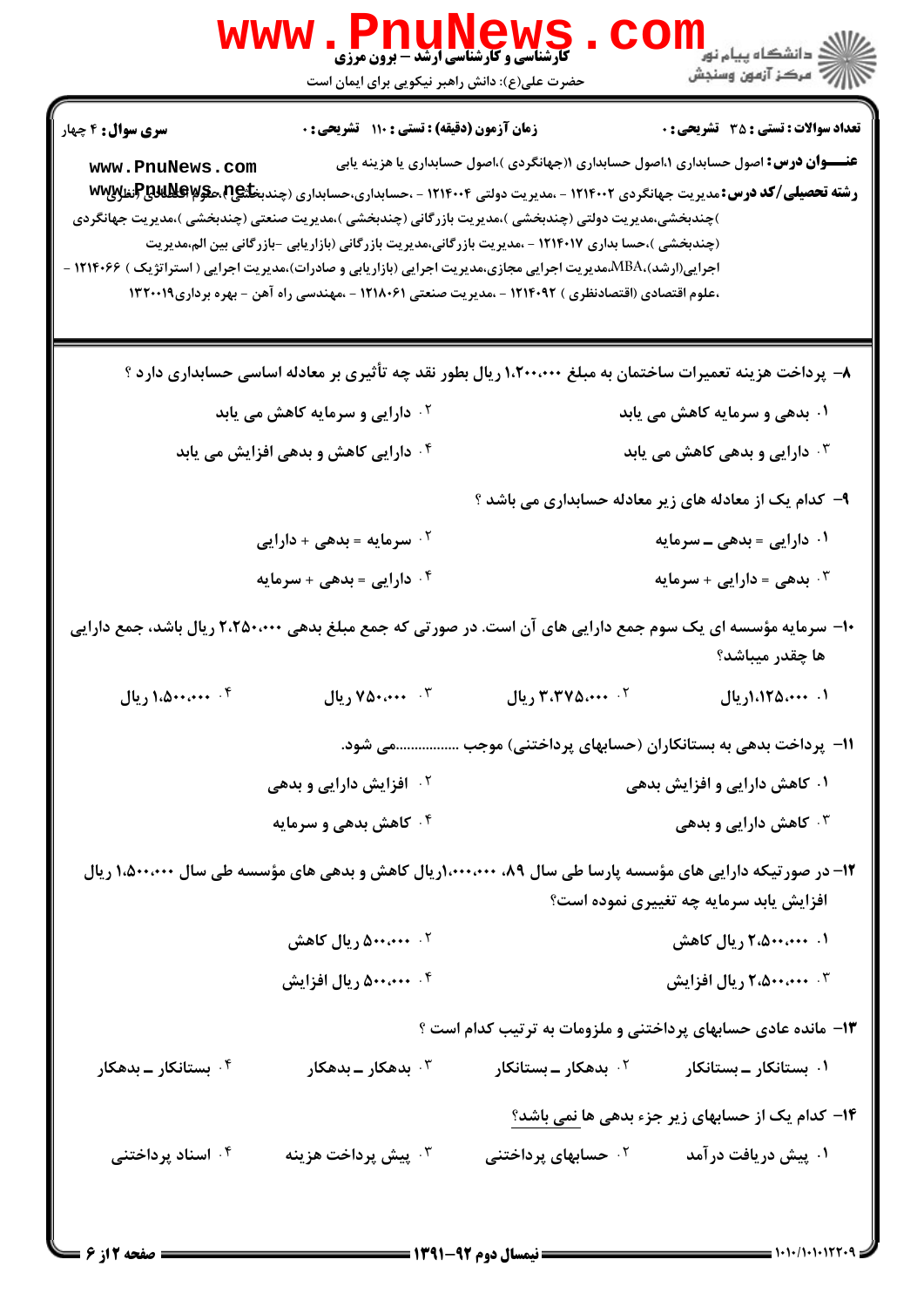|                                             | <b>www.PnuNews</b><br><b>کارشناسی و کارشناسی ارشد - برون مرزی</b><br>حضرت علی(ع): دانش راهبر نیکویی برای ایمان است                                                                                                                                                                                                                                                                                                                                                                                                                                                                                                               |                                                                                                                        | ر دانشڪاه پيام نور<br>ا∛ مرکز آزمون وسنڊش                                                                                                                            |
|---------------------------------------------|----------------------------------------------------------------------------------------------------------------------------------------------------------------------------------------------------------------------------------------------------------------------------------------------------------------------------------------------------------------------------------------------------------------------------------------------------------------------------------------------------------------------------------------------------------------------------------------------------------------------------------|------------------------------------------------------------------------------------------------------------------------|----------------------------------------------------------------------------------------------------------------------------------------------------------------------|
| <b>سری سوال :</b> ۴ چهار<br>www.PnuNews.com | <b>زمان آزمون (دقیقه) : تستی : ۱۱۰ تشریحی : 0</b><br><b>رشته تحصیلی/کد درس:</b> مدیریت جهانگردی ۱۲۱۴۰۰۲ - ،مدیریت دولتی ۱۲۱۴۰۰۴ - ،حسابداری،حسابداری (چندبخ <del>گیم)،مکوّ&amp;Pیهلاپ</del><br>)چندبخشی،مدیریت دولتی (چندبخشی )،مدیریت بازرگانی (چندبخشی )،مدیریت صنعتی (چندبخشی )،مدیریت جهانگردی<br>(چندبخشی )،حسا بداری ۱۲۱۴۰۱۷ - ،مدیریت بازرگانی،مدیریت بازرگانی (بازاریابی -بازرگانی بین الم،مدیریت<br>اجرایی(ارشد)،MBA،مدیریت اجرایی مجازی،مدیریت اجرایی (بازاریابی و صادرات)،مدیریت اجرایی ( استراتژیک ) ۱۲۱۴۰۶۶ –<br>،علوم اقتصادی (اقتصادنظری ) ۱۲۱۴۰۹۲ - ،مدیریت صنعتی ۱۲۱۸۰۶۱ - ،مهندسی راه آهن - بهره برداری۱۳۲۰۰۱۹ | <b>عنـــوان درس:</b> اصول حسابداری ۱،اصول حسابداری ۱(جهانگردی )،اصول حسابداری یا هزینه یابی                            | <b>تعداد سوالات : تستي : 35 ٪ تشریحي : 0</b>                                                                                                                         |
|                                             |                                                                                                                                                                                                                                                                                                                                                                                                                                                                                                                                                                                                                                  | ۱۵– ارائه خدمات بطور نسیه در کدامیک از حسابهای زیر ثبت می شود ؟<br>۰۱ حسابهای دریافتنی بدهکار، اسناد پرداختنی بستانکار | <sup>۲ .</sup> حسابهای در یافتنی بدهکار، در آمد بستانکار<br>خسابهای دریافتنی بدهکار، سرمایه بستانکار $\cdot$<br><sup>۰۴</sup> حسابهای دریافتنی بدهکار، بانک بستانکار |
|                                             | ۱۶– کدامیک از رویدادهای زیر موجب بدهکار شدن یک حساب بدهی و بستانکار شدن یک حساب دارایی میگردد ؟<br>۰ <sup>۲</sup> دریافت وجه از بدهکاران<br>۰ <sup>۴</sup> پرداخت وجه به بستانکاران                                                                                                                                                                                                                                                                                                                                                                                                                                              |                                                                                                                        | ۰۱ خرید نقدی اثاثه<br>خريد نسيه ملزومات $\cdot^{\mathsf{v}}$                                                                                                         |
| ۰ <sup>۴</sup> پیش دریافت در آمد            | ۱۷– شرکت پیام در ۹۰/۲/۱ قراردادی به مبلغ ۵۰٬۰۰۰٬۰۰۰ ریال به مدت دو سال جهت ارائه خدمات با شرکت سامان منعقد نمود.<br>خسابهای دریافتنی $\cdot^{\texttt{w}}$                                                                                                                                                                                                                                                                                                                                                                                                                                                                        | ۰ <sup>۲</sup> ثبت ندارد                                                                                               | در تاریخ فوق چه حسابی بستانکار میگردد .<br>۰۱ در آمد                                                                                                                 |
|                                             | 18- ثبت حساب پیش دریافت در آمد،  اساس کدام یک از اصول و یا مفروضات حسابداری انجام می شود؟<br><sup>۲</sup> ۰ اصل تطابق هزینه ها با درآمدها<br>۰۴ گزينه الف و ج                                                                                                                                                                                                                                                                                                                                                                                                                                                                    |                                                                                                                        | ۰۱ اصل تحقق در آمد<br>اصل افشاء حقايق $\cdot$ "                                                                                                                      |
| ۰۴ اثاثه اداری                              | ۰۳ پیش پرداخت بیمه<br>-۲- دارایی و بدهی مؤسسه آلفا در اول دوره به ترتیب ۷۶،۰۰۰ و ۲۴،۰۰۰ ریال و در پایان دوره به ترتیب ۶۲،۰۰۰ و ۱۷،۰۰۰ ریال                                                                                                                                                                                                                                                                                                                                                                                                                                                                                       | ۱۹- کدام یک از گزینه های زیر جزء دارایی های جاری نیستند؟<br><sup>۲</sup> ۰ حسابهای دریافتنی                            | ۰۱ صندوق<br>است .                                                                                                                                                    |
| ۰۴ ۱۴،۰۰۰ ریال سود                          | سود(زیان) مؤسسه آلفا با فرض اینکه سرمایه گذاری مجدد و برداشت صفر باشد، چقدر است ؟<br>۰۳ ۲۰۰۰ ریال زیان                                                                                                                                                                                                                                                                                                                                                                                                                                                                                                                           | ۰۲ ۲۰۰۰ ریال سود                                                                                                       | ۰۱. ۷،۰۰۰ ریال زیان                                                                                                                                                  |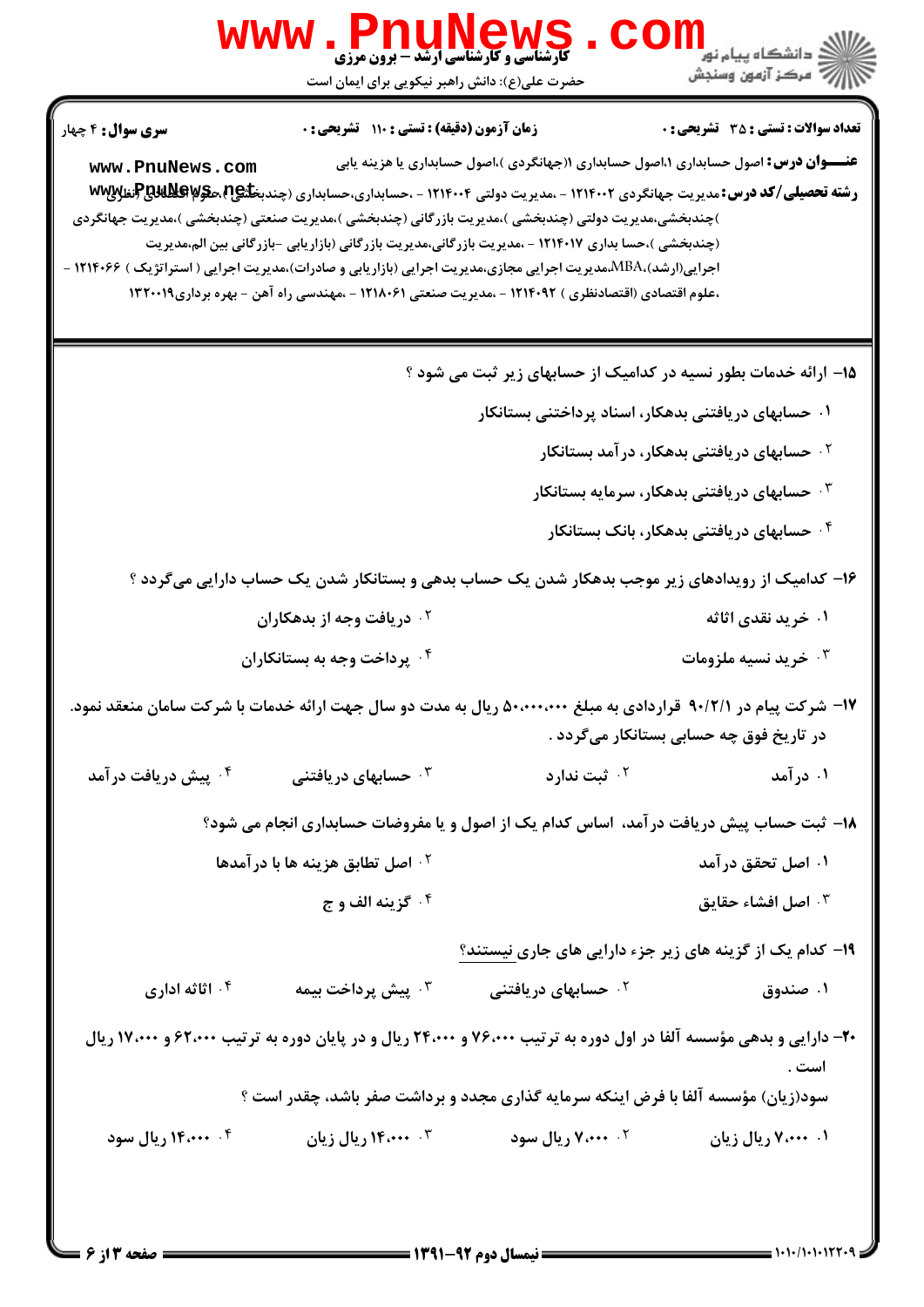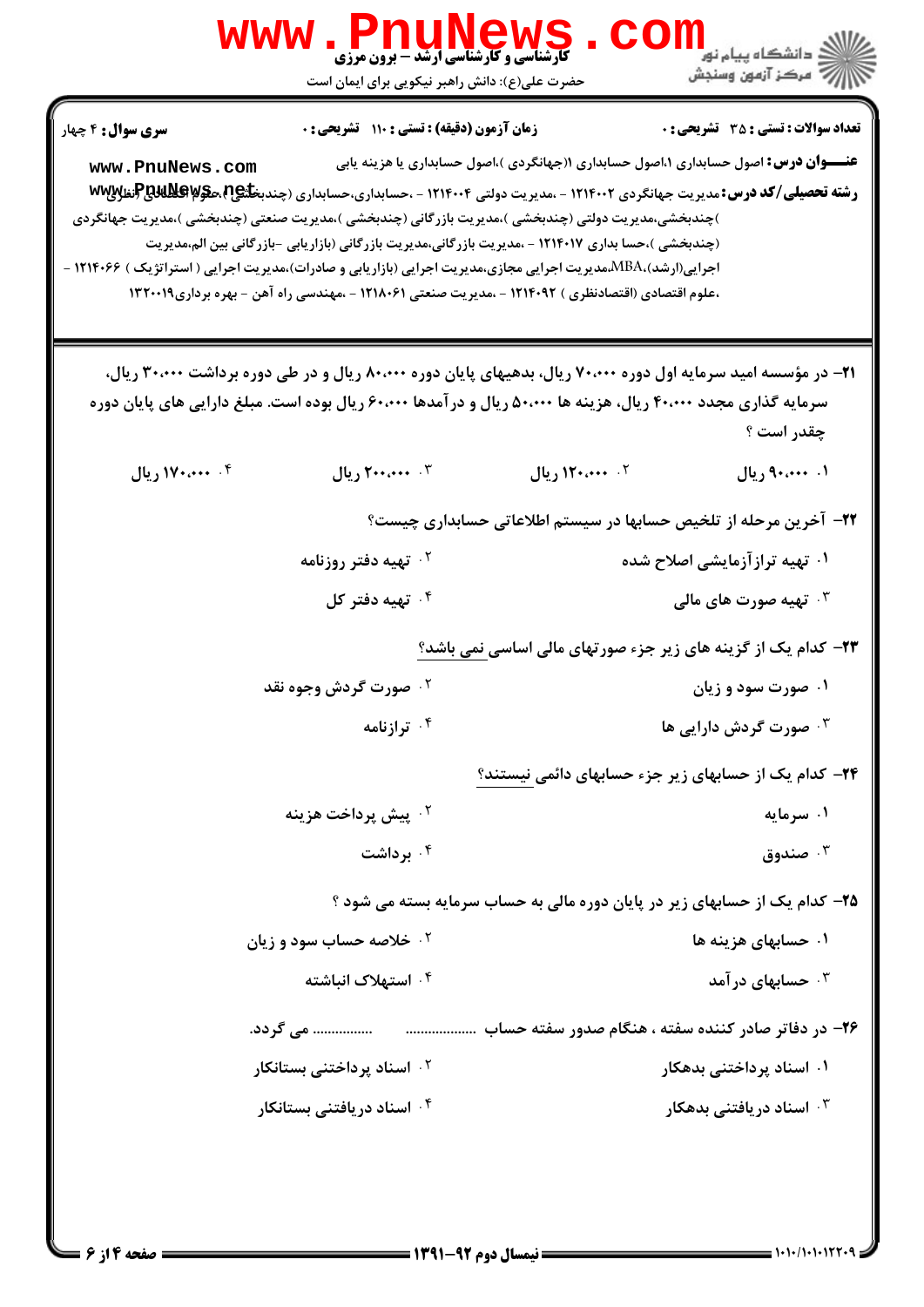| WWW.PnuMews<br>حضرت علی(ع): دانش راهبر نیکویی برای ایمان است                                                                                                                                                                                                                                                                                                                                                                                                                                                                                                                                     | راري دانشگاه پيام نور<br>الله عرکز آزمون وسنجش                                                                                              |
|--------------------------------------------------------------------------------------------------------------------------------------------------------------------------------------------------------------------------------------------------------------------------------------------------------------------------------------------------------------------------------------------------------------------------------------------------------------------------------------------------------------------------------------------------------------------------------------------------|---------------------------------------------------------------------------------------------------------------------------------------------|
| زمان آزمون (دقیقه) : تستی : ۱۱۰٪ تشریحی : ۰<br><b>سری سوال :</b> ۴ چهار                                                                                                                                                                                                                                                                                                                                                                                                                                                                                                                          | <b>تعداد سوالات : تستی : 35 ٪ تشریحی : 0</b><br><b>عنـــوان درس:</b> اصول حسابداری ۱،اصول حسابداری ۱(جهانگردی )،اصول حسابداری یا هزینه یابی |
| www.PnuNews.com<br><b>رشته تحصیلی/کد درس:</b> مدیریت جهانگردی ۱۲۱۴۰۰۲ - ،مدیریت دولتی ۱۲۱۴۰۰۴ - ،حسابداری،حسابداری (چندب <b>خگیج).مگولاپالگاپاتپال</b><br>.<br>)چندبخشی،مدیریت دولتی (چندبخشی )،مدیریت بازرگانی (چندبخشی )،مدیریت صنعتی (چندبخشی )،مدیریت جهانگردی<br>(چندبخشی )،حسا بداری ۱۲۱۴۰۱۷ - ،مدیریت بازرگانی،مدیریت بازرگانی (بازاریابی -بازرگانی بین الم،مدیریت<br>اجرایی(ارشد)،MBA،مدیریت اجرایی مجازی،مدیریت اجرایی (بازاریابی و صادرات)،مدیریت اجرایی ( استراتژیک ) ۱۲۱۴۰۶۶ -<br>،علوم اقتصادی (اقتصادنظری ) ۱۲۱۴۰۹۲ - ،مدیریت صنعتی ۱۲۱۸۰۶۱ - ،مهندسی راه آهن - بهره برداری۱۳۲۰۰۱۹ |                                                                                                                                             |
| ۲۷– مانده حساب موجودی ملزومات در پایان سال ۹۰ قبل از اصلاحات مبلغ ۷۵۰،۰۰۰ ریال بوده در حالی که ملزومات مصرف                                                                                                                                                                                                                                                                                                                                                                                                                                                                                      | نشده ۱۵۰٬۰۰۰ ریال  می باشد. در ثبت اصلاحی پایان دوره چه حسابی و به چه مبلغی بستانکار می گردد:                                               |
| <sup>۲.</sup> هزینه ملزومات <b>۱۵۰،۰۰۰</b> ریال                                                                                                                                                                                                                                                                                                                                                                                                                                                                                                                                                  | ۰۱ هزینه ملزومات ۶۰۰٬۰۰۰ ریال                                                                                                               |
| ۰۴ موجودی ملزومات ۱۵۰،۰۰۰ ریال                                                                                                                                                                                                                                                                                                                                                                                                                                                                                                                                                                   | ۰۳ موجودی ملزومات ۶۰۰٬۰۰۰ ریال                                                                                                              |
| ۲۸- مبلغ ۴۸۰،۰۰۰ ریال پیش دریافت اجاره برای ۶ ماه در تاریخ ۹۰/۹/۱ دریافت شد در تاریخ ۹۰/۱۲/۲۹ پیش دریافت اجاره                                                                                                                                                                                                                                                                                                                                                                                                                                                                                   | چند ریال و در کدام صورت مالی گزارش می شود؟                                                                                                  |
| ۰۲ <b>۲۰۰۰۰۰۰۰</b> ریال – ترازنامه                                                                                                                                                                                                                                                                                                                                                                                                                                                                                                                                                               | ۰۱ -۰۰،۰۰۰ ریال- سود وزیان                                                                                                                  |
| ۰۴ مه.۱۶۰ ريال - ترازنامه                                                                                                                                                                                                                                                                                                                                                                                                                                                                                                                                                                        | ۰۳ - ۳۲۰،۰۰۰ - سود وزیان                                                                                                                    |
| ۲۹- شرکت رضا در پایان سال ۱۳۹۰ مبلغ ۸،۷۵۰،۰۰۰ ریال بابت حقوق ماهیانه به یکی از کارکنان بدهکار می باشد. حسابهای                                                                                                                                                                                                                                                                                                                                                                                                                                                                                   | بدهکار و بستانکار در ثبت اصلاحی کدام است؟                                                                                                   |
| ۰ <sup>۲</sup> هزينه حقوق ــ صندوق                                                                                                                                                                                                                                                                                                                                                                                                                                                                                                                                                               | ۰۱ هزینه حقوق ــ حقوق پرداختنی                                                                                                              |
| ۰ <sup>۴</sup> حقوق پرداختنی ــ صندوق                                                                                                                                                                                                                                                                                                                                                                                                                                                                                                                                                            | خقوق دريافتنى ــ صندوق * ·                                                                                                                  |
|                                                                                                                                                                                                                                                                                                                                                                                                                                                                                                                                                                                                  | <b>۳۰</b> - هزینه استهلاک دارایی های ثابت با چه حسابی بسته میشود ؟                                                                          |
| ۰ <sup>۲</sup> استهلاک انباشته                                                                                                                                                                                                                                                                                                                                                                                                                                                                                                                                                                   | ۰۱ خلاصه حساب سود و زیان                                                                                                                    |
| ۰۴ سرمایه                                                                                                                                                                                                                                                                                                                                                                                                                                                                                                                                                                                        | ۰۳ تراز اختتامی                                                                                                                             |
|                                                                                                                                                                                                                                                                                                                                                                                                                                                                                                                                                                                                  | <b>۳۱</b> – کدام گزینه از اقلام داراییها <u>نمی</u> باشد؟                                                                                   |
| ۰ <sup>۴</sup> وام دریافتنی<br>استهلاک انباشته $\cdot^{\mathsf{v}}$                                                                                                                                                                                                                                                                                                                                                                                                                                                                                                                              | <sup>٢</sup> ٠ حق التاليف<br>۰۱ سرقفلی                                                                                                      |
|                                                                                                                                                                                                                                                                                                                                                                                                                                                                                                                                                                                                  | ٣٢- با خريد اثاثه اداري بطور نقد:                                                                                                           |
| <sup>۲ .</sup> جمع دارایی ها کاهش می یابد.                                                                                                                                                                                                                                                                                                                                                                                                                                                                                                                                                       | ۰۱ جمع دارایی ها تغییری نمی کند.                                                                                                            |
| <b>۴ دارایی ها و بدهی ها افزایش می یابد.</b>                                                                                                                                                                                                                                                                                                                                                                                                                                                                                                                                                     | ه جمع داراییها افزایش می یابد. $\cdot$                                                                                                      |